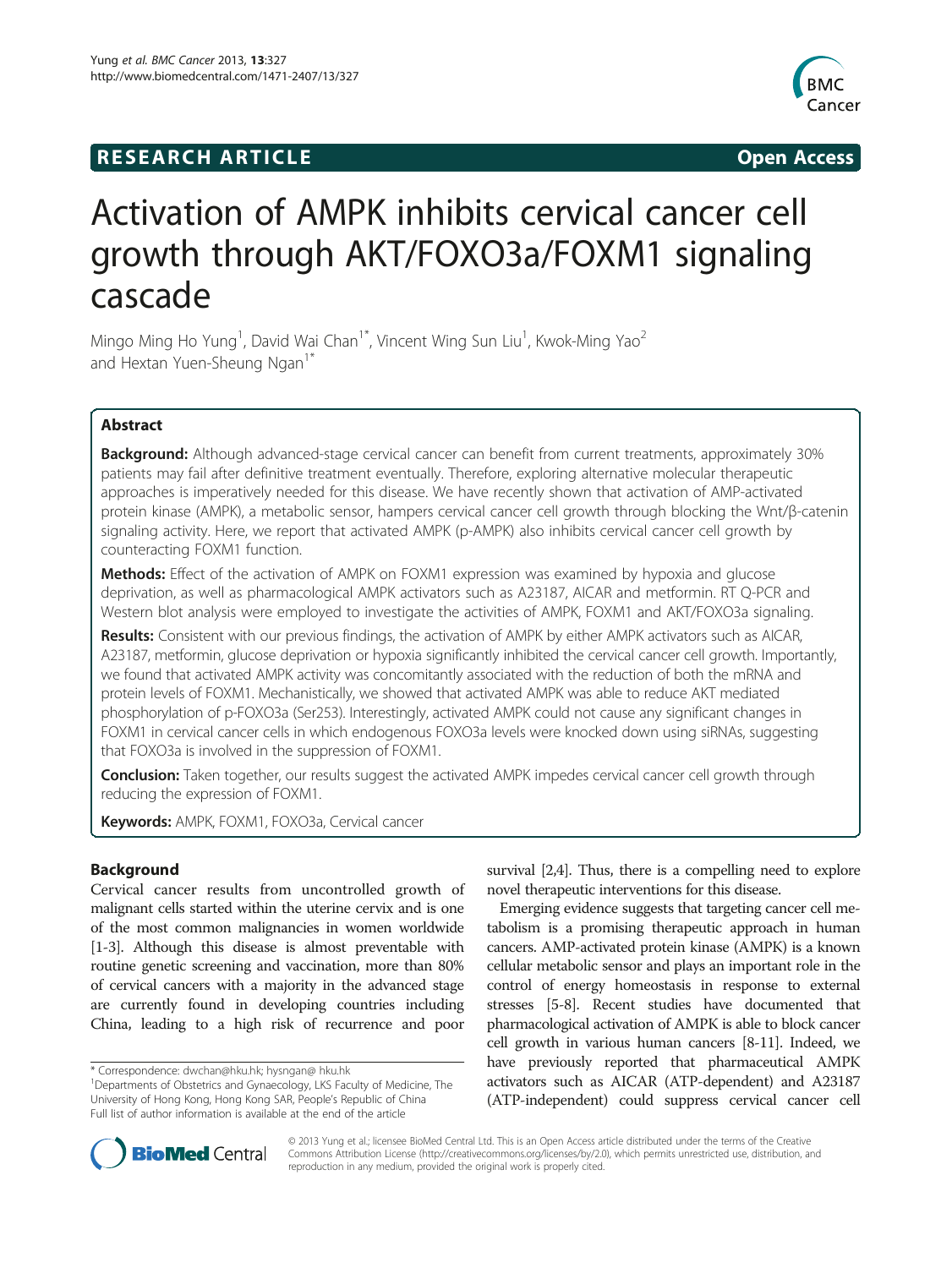growth in the presence or absence of LKB1, an upstream kinase of AMPK [[10\]](#page-6-0). We also proposed mechanistic evidence showing that metformin, AICAR and A23187 suppress cervical cancer cell growth through reducing DVL3, a positive effector of Wnt/β-catenin signaling cascade which has been shown to be constitutively active during cervical cancer development [[12\]](#page-6-0). Yet, it is still believed that there are other molecular mechanisms by which these pharmaceutical AMPK activators suppress cancer cell growth. The understanding of these mechanisms will assist in exploring better therapeutic regimes when using these drugs.

Forkhead Box M1 (FOXM1) is a member of the Forkhead Box transcription factors which is essential for cell proliferation and apoptosis in the development and function of many organs [\[13](#page-6-0)[-17](#page-7-0)]. We previously reported that aberrant upregulation of FOXM1 is associated with the progression and development of human cervical squamous cell carcinoma (SCC) [\[18](#page-7-0)]. Biochemical and functional studies confirmed that FOXM1 is critically involved in cervical cancer cell growth through upregulating cyclin B1, cyclin D1 and cdc25B and downregulating p27 and p21 expressions. These findings suggest that FOXM1 plays a vital role in cervical cancer cell growth and oncogenesis.

In this study, we reported that the activated AMPK inhibits the cell growth by reducing FOXM1 expression in human cervical cancer cells upon treatments with hypoxia, glucose deprivation and pharmaceutical AMPK activators. We provided both biochemical and functional evidence to support our findings that the repression of FOXM1 expression of AMPK is dependent on the AKT/FOXO3a/FOXM1 signaling cascade.

## Methods

## Cell lines and reagents

Cervical cancer cell lines HeLa, CaSki, C33A and SiHa (American Type Culture Collection, Rockville, Md., USA) (cell line authentication was done by in-house STR DNA profiling analysis) were employed in this study. They were maintained in Dulbecco's Modified Eagle Medium (DMEM) (Invitrogen, Carlsbad, CA) supplemented with 10% (v/v) fetal bovine serum (Gibco), 100 units/ml penicillin/streptomycin (Gibco) at 37°C in an incubator with humidified atmosphere of 5%  $CO<sub>2</sub>$ and 95% air. AMPK activators AICAR, A23187 and metformin and AKT inhibitor LY294002 were obtained from Tocris Bioscience (Bristol, UK). FOXM1 inhibitor Thiostrepton was purchased from Calbiochem (La Jolla, CA, USA).

## Plasmids and cell transfection

To study the effects of enforced FOXM1 expression, the FOXM1c-expressing plasmid pcDNA3–FOXM1c was

used because the c isoform has higher transactivating activity and is expressed dominantly in cells as well as tissues. Whereas, the pcDNA3 empty vector was used in mock transfections as control. Besides, the vector-based shRNA plasmid pTER–FOXM1 was used to knockdown endogenous FOXM1. All of these plasmids had been described previously [[18\]](#page-7-0). As controls in knockdown assays, the p-super GFP and pcDNA3 vectors were used in mock transactions. To knockdown human FOXO3a, the TriFECTa RNAi Kit which contains three siRNAs targeting human FOXO3a was purchased from IDT (Integrated DNA Technologies, Inc., Iowa, USA). Cell transfection was carried out using LipofectAMINETM 2000 (Invitrogen) according to the manufacturer's instructions. Expression patterns were analyzed by Western blotting. The parental vector pEGFP-C1 was used as empty vector control.

## Cell proliferation assay

Cell proliferation kit (XTT) (Roche, Basel, Switzerland) was used to measure cell viability according to the manufacturer's protocol. Three independent experiments were performed in triplicates.

## RNA extraction and quantitative reverse transcriptase– PCR (Q-PCR)

According to the instruction of the manufacturer, total RNA was extracted using TRIzol reagent (Invitrogen). Complementary DNA (cDNA) was subsequently synthesized using a reverse transcription reagent kit (Applied Biosystems, Foster City). The expression level of FOXM1 was then evaluated by q-PCR in an ABI PRISM™ 7500 system (Applied Biosystems) using Taqman® Gene expression Assays; human FOXM1 (Assay ID: Hs00153543\_m1). The human 18S rRNA (Assay ID: Hs99999901\_m1) was used as an internal control.

## Western blot analysis

Proteins in cell lysates were separated by 10% SDS-PAGE and transferred to polyvinylidene-difluoride (PVDF) membranes. The membranes were blotted with 5% skimmed milk and subsequently probed overnight at 4°C with primary antibodies specific for p-AMPKα, AMPKα, p-AKT, AKT, p-FOXO3a, FOXO3a (Cell Signaling, Beverly, MA, USA), FOXM1 (Santa Cruz Biotechnology, Inc., Santa Cruz, CA, USA) and β-actin (Sigma-Aldrich, St. Louis, MO, USA) and then incubated with horseradish peroxidase conjugated goat anti-rabbit or anti-mouse secondary antibody (Amersham, Uppsala, Sweden). Immunodetection was performed with enhanced chemiluminescent reagent solution (Amersham<sup>TM</sup> ECL<sup>TM</sup>) and visualized using medical X-ray film.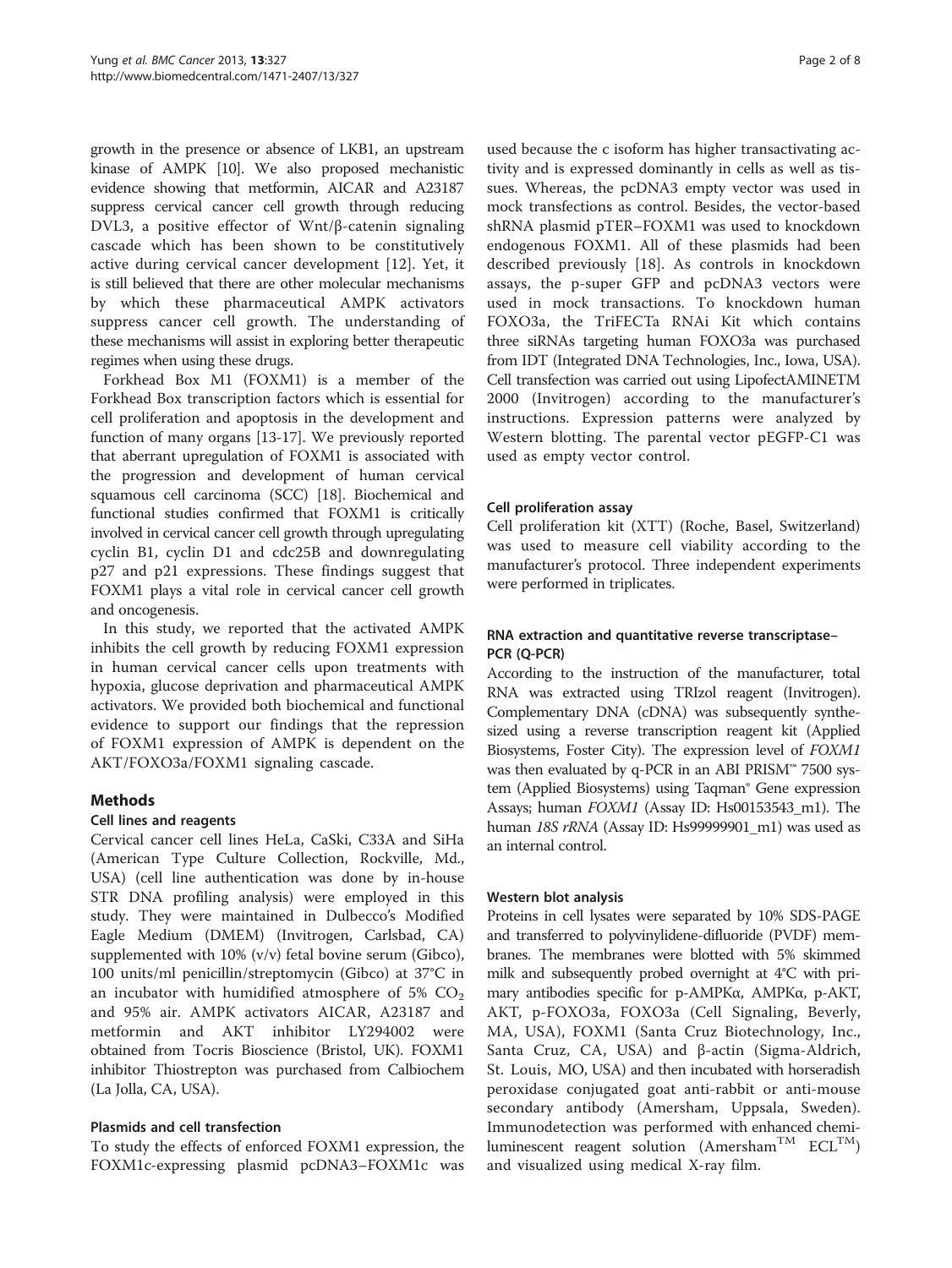#### Data analysis

Student's t test was applied to the data analysis. All data were expressed as mean ± SEM. P-value of less than 0.05 was considered as significant.

#### Results

#### Increased AMPK activity inhibits cervical cancer cell growth by suppressing FOXM1 expression

A

 $10$ 

Consistent with our previous findings [\[12](#page-6-0)], this study also showed that the cell growth of cervical cancer cell lines such as Caski and SiHa was significantly inhibited by the AMPK activator metformin on a time and dose dependent manner (Figure 1A). Similarly, other AMPK activators such as AICAR and A23187 displayed remarkable inhibitory effect on cervical cancer cells (data not shown), confirming that activation of AMPK is able to reduce cervical cancer cell growth.

→ 0 mM Metformin<br>- 10 mM Metformin

As FOXM1 is a master regulator of cancer cell growth, it is of interest to examine whether increased AMPK activity has any functional impact on FOXM1 in cervical cancer oncogenesis. Upon treatment of AICAR (1 mM), A23187 (2 μM), metformin (25 mM), glucose deprivation and hypoxia on the cervical cancer cell lines Caski, C33A and HeLa, we found that FOXM1 expression was drastically decreased while AMPK activity [p-AMPK (Thr172)]was elevated concomitantly (Figure 1B and Figure [2\)](#page-3-0). Interestingly, Q-PCR analysis also demonstrated that the mRNA level of FOXM1 in C33A and SiHa cells was remarkably reduced upon treatment of metformin (25 mM) and A23187 (2  $\mu$ M) in a time dependent manner (Figure 1C). This finding indicates that AMPK activated by these pharmaceutical activators could suppress FOXM1 expression at both protein and mRNA levels.

→ 0 mM Metformin<br>-- 10 mM Metformin

10

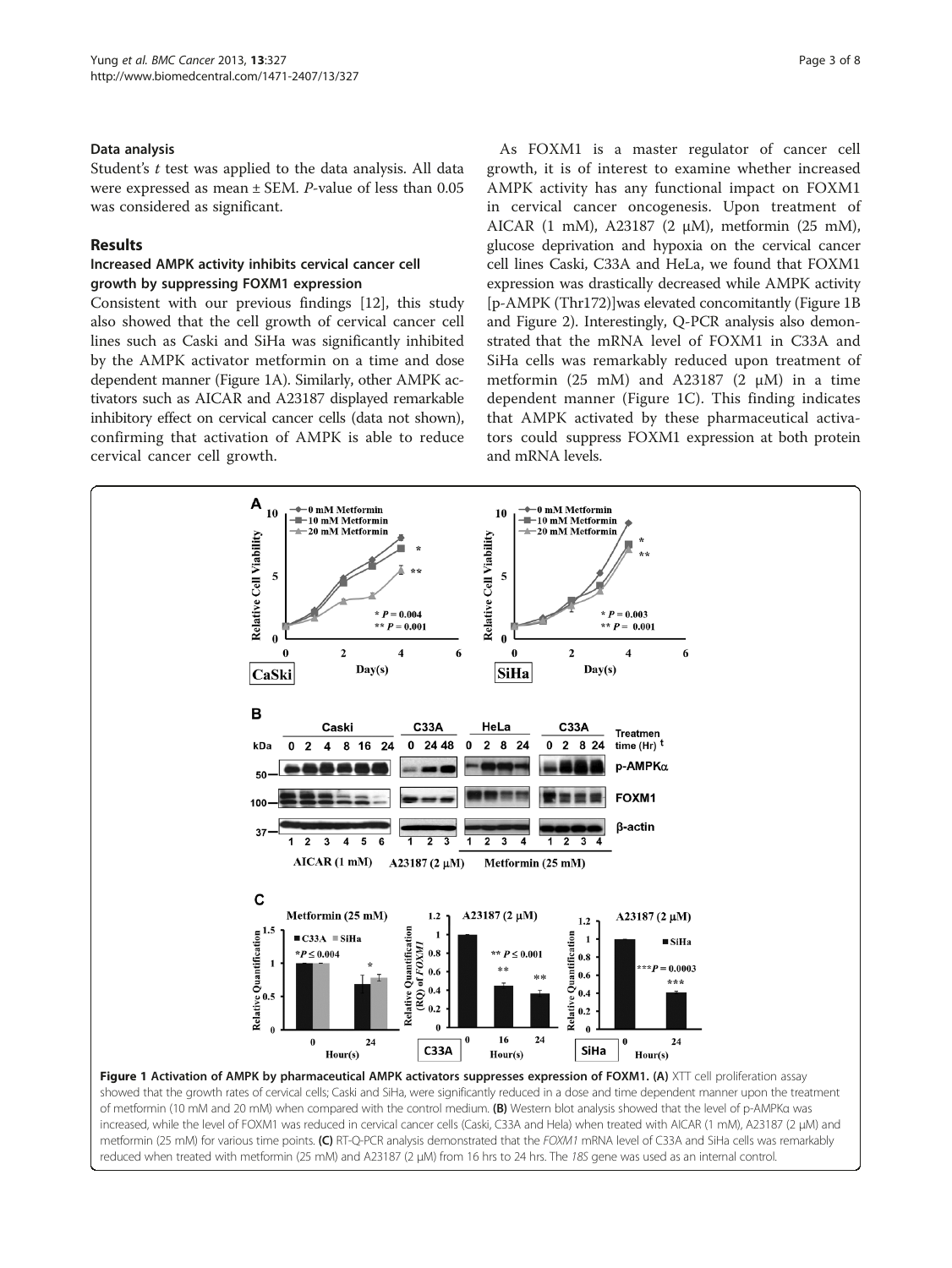<span id="page-3-0"></span>

## Activated AMPK represses FOXM1 expression through blocking the AKT/FOXO3a signaling pathway

FOXO3a is well known to be one of the FOXO transcription factors that functions downstream of PI3K-PTEN-AKT (PKB) signaling in modulating cell growth [[19](#page-7-0)]. Along the signaling cascade, FOXO3a is a negative regulator of FOXM1 expression [\[20\]](#page-7-0). To investigate whether the suppressive effect of AMPK on FOXM1 is mediated via FOXO3a, we first examined the intensity of FOXO3a dephosphorylation by metformin. Upon treatment of metformin (25 mM) on the cervical cancer cell line C33A, not only FOXM1 expression diminished remarkably but also the phosphorylation of AKT and the AKT-specific phosphorylation of FOXO3a (Ser253) (Figure 3A). We then examined whether the PI3K/AKT inhibitor LY294002 could reduce FOXM1 expression in cervical cancer cells. As expected, C33A cells exhibited decreased intensity of AKT-specific phosphorylation of FOXO3a (Ser253) as well as FOXM1 expression upon the treatment of LY294002 (10 μM) (Figure 3B). To further assess whether FOXO3a is primarily involved in the reduction of FOXM1 induced by AMPK activation but not an off-target pharmaceutical effect, siRNA-based knockdown of FOXO3a in C33A cells was carried out. Western blot analysis revealed that cervical cancer cells with depletion of endogenous FOXO3a did not show altered FOXM1



expression even when AMPK was activated subsequently by metformin (25 mM) (Figure 3C). Taken together, our data support that inhibition of FOXM1 by AMPK activation is attributed to the repression on AKT and its downstream, AKT-specific phosphorylation of FOXO3a (Ser253) in cervical cancer cells.

## Ectopic expression of FOXM1 rescues AMPK-mediated cell growth inhibition

Given that activation of AMPK leads to growth inhibition of cervical cancer cells through reduction of both the mRNA and protein levels of FOXM1, we sought to determine whether enforced expression of exogenous FOXM1 could counteract the AMPK-induced suppressive effect. C33A and SiHa cells were transiently transfected with FOXM1c-expressing plasmid and treated with metformin (20 mM). Consistent with our previous findings [\[18](#page-7-0)], XTT cell proliferation analysis showed that enforced expression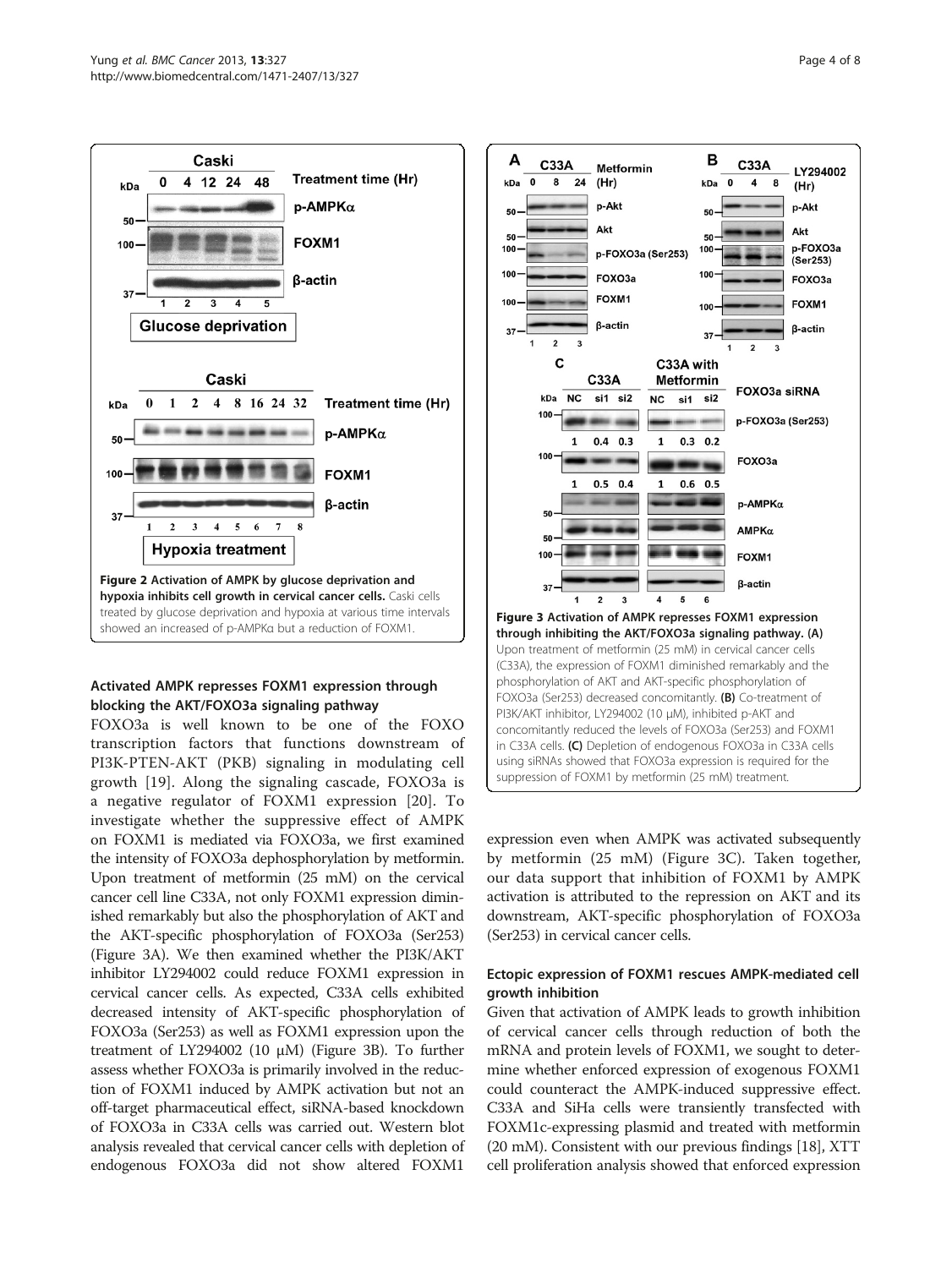of FOXM1c significantly promoted cell proliferation in both C33A ( $P = 0.00007$ ) and SiHa ( $P = 0.0004$ ) cells as compared with the vector control (Figure 4A). Importantly, C33A and SiHa cells with ectopic expression of FOXM1c could significantly reduce the effect of AMPK-mediated cell proliferation inhibition as compared with their vector controls upon treatment of metformin (20 mM) (Figure 4A). Such counteracting effect of ectopic FOXM1c was particularly evident in SiHa cells (Figure 4A). Indeed, Western blot analysis confirmed that there was no reduction in the expression of FOXM1 in FOXM1c-transfected SiHa cells upon treatment of metformin (25 mM) for 24 hrs (Figure 4B). Collectively, these findings confirm that activation of AMPK by hypoxia and glucose deprivation, as well as pharmacological AMPK activators inhibits cervical cancer cell growth, and this effect is dependent on the endogenous expression level of FOXM1.

#### FOXM1 acts as an AMPK downstream effector

Previous experiments have demonstrated that reduction of FOXM1 is a common scenario when AMPK is activated in cervical cancer cells. As FOXM1 is a key transcription factor, we sought to determine whether alteration of FOXM1 levels causes a feedback control on AMPK activity. To this end, we treated C33A cells with the FOXM1 specific inhibitor thiostrepton to suppress FOXM1 expression. Upon treatment of thiostrepton (5 μM), FOXM1 expression was significantly suppressed, whereas the expression of  $p$ -AMPK $\alpha$  (Thr172) was unchanged (Figure 4C). Similarly, knockdown of endogenous FOXM1 using shRNAs did not reveal any discernible change on the expression level of p-AMPKα (Thr172) in C33A cells (Figure 4D). Taken together, p-AMPKα activity per se is not altered by FOXM1 suppression induced by thiostrepton treatment or shRNA knockdown, implying



Figure 4 Ectopic expression of FOXM1c could rescue AMPK mediated cell growth inhibition in cervical cancer cells. (A) XTT cell proliferation assay showed that the growth rates of C33A and SiHa cells with ectopic expression of FOXM1c (OE) were significantly increased as compared with empty vector control (VC). C33A and SiHa cells with ectopic expression of FOXM1c showed a less inhibitory effect on cell growth rate as compared with the vector controls upon treatment of metformin (20 mM). (B) Western blot analysis showed that the level of FOXM1 (including exogenous FOXM1c) could not be reduced in SiHa cells when treated with metformin (25 mM) for 24 hrs. (C) The level of p-AMPKα remained constant when C33A cells were treated with FOXM1 specific inhibitor, thiostrepton (5 μM). (D) Depletion of the endogenous FOXM1 by shRNA knockdown approach could not affect the level of p-AMPKα. Both sh1 and sh2 represent two independent pTER–FOXM1 transfections, while C1 and C2 represent the vector controls.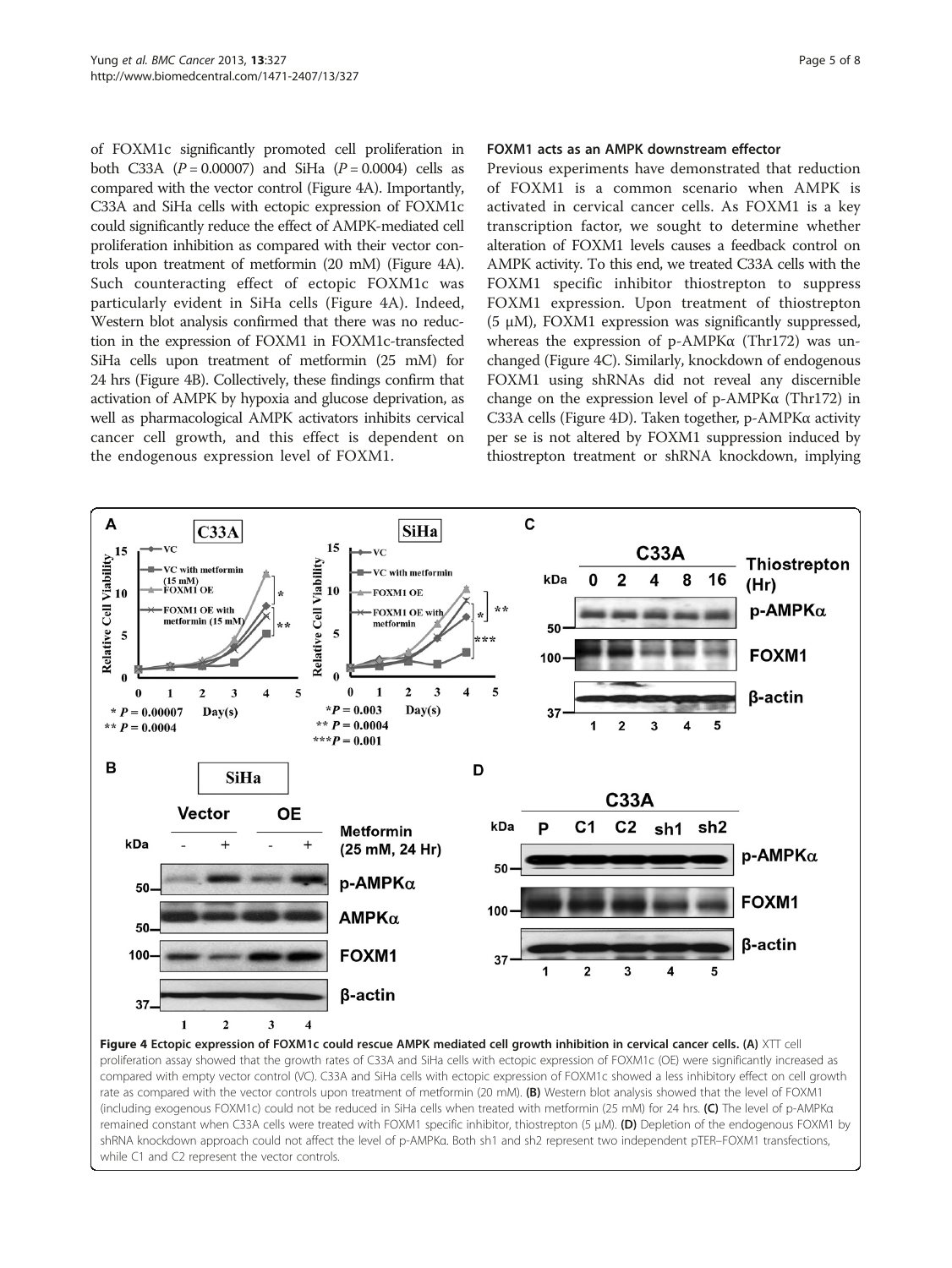that AMPK is acting upstream of FOXM1 and there is no feedback loop. Our analysis strongly supports that increased AMPK activity down-regulates FOXM1 through the AKT/FOXO3a/FOXM1 signaling cascade (Figure 5).

#### **Discussion**

Recent studies have suggested that targeting cancer cell metabolism is an alternative therapeutic approach in cancer treatment. AMPK is a pivotal energy sensor governing normal and cancer cell metabolism. Our previous research has shown that pharmaceutical AMPK activators are able to repress cervical cancer cell growth through targeting DVL3 in the Wnt/β-catenin signaling pathway [[12\]](#page-6-0). In this study, we report another molecular mechanism by which AMPK can retard cervical cancer cell growth: inhibition of FOXM1 function via AMPK/AKT/ FOXO3a signaling. We demonstrated that AMPK activated by either micro-environmental stresses or pharmaceutical AMPK activators could reduce FOXM1 expression through blocking the AKT/FOXO3a signaling pathway, that in turn impaired cervical cancer cell growth.

The Forkhead box transcription factor FOXM1 regulates a number of key cell cycle regulators that control the  $G_1$  to S and the  $G_2$  to M transitions [[21](#page-7-0)-[26](#page-7-0)]. Accumulating evidences have shown that the upregulation of FOXM1 is often involved in the development of various human cancers [\[27-32\]](#page-7-0). We previously reported that there is a progressive increase in FOXM1 level in the progression of human cervical cancer [[18](#page-7-0)]. The inhibition of FOXM1 by genetic or pharmaceutical approach significantly impairs tumor growth of this cancer in vitro and in vivo [\[18,25,27,33](#page-7-0)], suggesting that targeting FOXM1 is an appealing and potential approach for anticancer therapeutics. On the other hand, we and others have proved that activation of AMPK is able to inhibit the growth of various human cancers including cervical cancer [[10](#page-6-0)[,34](#page-7-0)-[36](#page-7-0)]. The pharmacological activation of AMPK using AICAR or metformin has been shown to inhibit cell growth and induce cell apoptosis of a wide spectrum of cancer cells through modulation of p53 [\[37](#page-7-0)], p27 [[38,39\]](#page-7-0), or p21 [[18,40\]](#page-7-0), or DVL3 in Wnt/β-catenin signaling in cervical cancer [\[12\]](#page-6-0). Herein, we demonstrated that the activation of AMPK by various AMPK activators or hypoxia and glucose deprivation stresses induces a remarkable reduction of FOXM1 which in turn leads to a remarkable decrease of cervical cancer cell growth in both HPV positive (Caski, Hela and SiHa) and HPV negative (C33A) cell lines. On the other hand, ectopic expression of FOXM1c could counteract the suppressive effect of activated AMPK. These findings indicate that FOXM1 is a key oncogenic factor associated with cervical cancer cell growth, while activated AMPK inhibits cervical cancer cell growth through downregulation of endogenous FOXM1.

In fact, we demonstrated that reduction of FOXM1 occurred at both the mRNA but and protein levels in cervical cancer cells. This is suggestive of a transcriptional suppression of FOXM1 by its upstream effectors. Previous studies have reported that FOXM1 is transcriptionally suppressed by FOXO3a, which is a critical downstream effector of the PI3K/AKT/FOXO signaling pathway [[19,20](#page-7-0)].

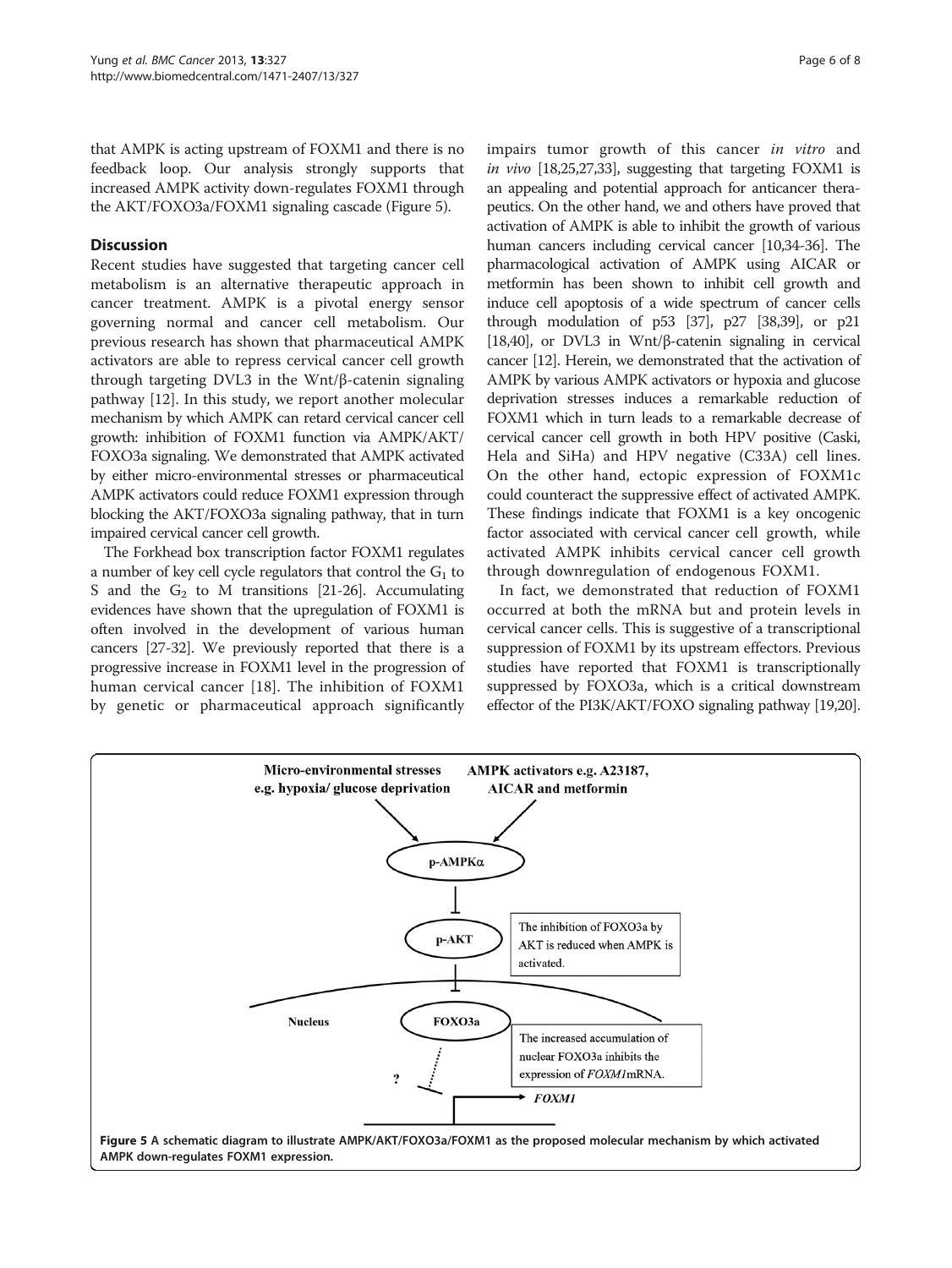<span id="page-6-0"></span>For example, it has been reported that FOXO3a represses estrogen receptors α (ERα) activity in breast cancer cells through an alternative mechanism by which FOXO3a interacts and downregulates the expression of FOXM1 [\[29](#page-7-0),[41\]](#page-7-0). These evidences imply that the reduction of FOXM1 at both the mRNA and protein levels is due to the presence of FOXO3a in cervical cancer cells. In fact, our data using siRNA-mediated FOXO3a knockdown showed that FOXO3a expression is required for FOXM1 reduction upon activation of AMPK.

How do activated AMPK leads to FOXO3a accumulating in the nucleus and blocking the transcription of FOXM1 mRNA? FOXO3a, which belongs to the class O of Forkhead/winged helix box (FOXO) transcription factors, is a key tumor suppressor involved in different cellular processes [\[42\]](#page-7-0). FOXO3a is modified by phosphorylation, acetylation and ubiquitination, which in turn affect its nuclear/cytoplasm shuttling, transcriptional activity and stability [\[43-46\]](#page-7-0). It is known that the PI3K/AKT signaling is the main regulatory pathway of FOXO3a [[44,47,48](#page-7-0)]. When PI3K/AKT signaling is activated, FOXO3a is not only inactivated and phosphorylated at Thr32, Ser253 and Ser315 residues, but is also exported out from the nucleus to the cytoplasm where it is ubiquitinated and subjected to proteasome-dependent degradation [\[43,48](#page-7-0)]. Therefore, nuclear FOXO3a functions as transcriptional regulator, whereas cytoplasmic FOXO3a is considered inactive [[46\]](#page-7-0). On the other hand, AKT is a signaling kinase known to be inactivated by activated AMPK [[49,50\]](#page-7-0). In our study, treatment of either AMPK activator (metformin) or PI3K/AKT inhibitor (LY294002) showed significant inhibition of p-AKT and a remarkable reduction of p-FOXO3a (Ser253), an AKT-specific phosphorylation site, suggesting that suppression of FOXO3a is reduced. As a result, FOXO3a will be more nuclear-localized and activated to inhibit FOXM1 mRNA expression in cervical cancer cells.

Aforementioned, AMPK activation can commonly inhibit FOXM1 expression in cervical cancer cells. However, whether there exists a feedback loop on the activity of AMPK is still unknown. To test this notion, cervical cancer cells were treated with the FOXM1 inhibitor thiostrepton to investigate the effect on AMPK activation. Results showed that treatment of thiostrepton only reduced expression of FOXM1 but not the activity of AMPK. In addition, depletion of endogenous FOXM1 using shRNAs gave similar findings as the treatment of thiostrepton, implying that FOXM1 is acting downstream of AMPK without any feedback regulation.

## Conclusion

In summary, our findings here prove that activation of AMPK frequently inhibits cervical cancer cells. More importantly, we demonstrated that activated

AMPK reduces FOXM1 by counteracting the AKT/ FOXO3a/FOXM1 signaling axis. Our findings shed light on the application of AMPK activators in the treatment of human cervical cancer.

#### Competing interests

The authors declare that they have no competing interests.

#### Authors' contributions

MY and DC designed research; MY, DC and VL performed the experiments; DC, VL and KY contributed new reagents-analytic tools; MY, DC and HN analyzed and interpreted data; MY and DC wrote the manuscript. All authors were involved in editing the manuscript and had final approval of the submitted and published versions.

#### Acknowledgements

This study was supported by Wong Check She Charitable Foundation.

#### Author details

<sup>1</sup>Departments of Obstetrics and Gynaecology, LKS Faculty of Medicine, The University of Hong Kong, Hong Kong SAR, People's Republic of China. <sup>2</sup> <sup>2</sup>Departments of Biochemistry, LKS Faculty of Medicine, The University of Hong Kong, Hong Kong SAR, People's Republic of China.

Received: 8 April 2013 Accepted: 1 July 2013 Published: 3 July 2013

#### References

- 1. Yang HJ, Liu VW, Tsang PC, Yip AM, Tam KF, Wong LC, Ng TY, Ngan HY: Quantification of human papillomavirus DNA in the plasma of patients with cervical cancer. Int J Gynecol Cancer 2004, 14(5):903-910.
- 2. Robinson-Bennett BL, Deford J, Diaz-Arrastia C, Levine L, Wang HQ, Hannigan EV, Papaconstantinou J: Implications of tyrosine phosphoproteomics in cervical carcinogenesis. J Carcinog 2008, 7:2.
- 3. Parkin DM, Bray F, Ferlay J, Pisani P: Global cancer statistics, 2002. CA Cancer J Clin 2005, 55(2):74–108.
- 4. Nishio S, Katsumata N, Matsumoto K, Tanabe H, Yonemori K, Kohno T, Shimizu C, Ando M, Kasamatsu T, Fujiwara Y: Analysis of the clinicopathological prognosis of stage IVb cervical carcinoma. Oncol Rep 2008, 19(2):497–503.
- 5. Witczak CA, Sharoff CG, Goodyear LJ: AMP-activated protein kinase in skeletal muscle: from structure and localization to its role as a master regulator of cellular metabolism. Cell Mol Life Sci 2008, 65(23):3737–3755.
- 6. Carling D: AMP-activated protein kinase: balancing the scales. Biochimie 2005, 87(1):87–91.
- 7. Hardie DG: AMPK: a key regulator of energy balance in the single cell and the whole organism. Int J Obes (Lond) 2008, 32(Suppl 4):S7-S12.
- 8. Shackelford DB, Shaw RJ: The LKB1-AMPK pathway: metabolism and growth control in tumour suppression. Nat Rev Cancer 2009, 9(8):563–575.
- 9. Kuhajda FP: AMP-activated protein kinase and human cancer: cancer metabolism revisited. Int J Obes (Lond) 2008, 32(Suppl 4):S36–S41.
- 10. Yu SY, Chan DW, Liu VW, Ngan HY: Inhibition of cervical cancer cell growth through activation of upstream kinases of AMP-activated protein kinase. Tumour Biol 2009, 30(2):80–85.
- 11. Fay JR, Steele V, Crowell JA: Energy homeostasis and cancer prevention: the AMP-activated protein kinase. Cancer Prev Res (Phila) 2009, 2(4):301–309.
- 12. Kwan HT, Chan DW, Cai PC, Mak CS, Yung MM, Leung TH, Wong OG, Cheung AN, Ngan HY: AMPK activators suppress cervical cancer cell growth through inhibition of DVL3 mediated Wnt/beta-catenin signaling activity. PLoS One 2013, 8(1):e53597.
- 13. Wierstra I, Alves J: FOXM1, a typical proliferation-associated transcription factor. Biol Chem 2007, 388(12):1257–1274.
- 14. Wang X, Kiyokawa H, Dennewitz MB, Costa RH: The Forkhead Box m1b transcription factor is essential for hepatocyte DNA replication and mitosis during mouse liver regeneration. Proc Natl Acad Sci USA 2002, 99(26):16881–16886.
- 15. Katoh M: Human FOX gene family (Review). Int J Oncol 2004, 25(5):1495–1500.